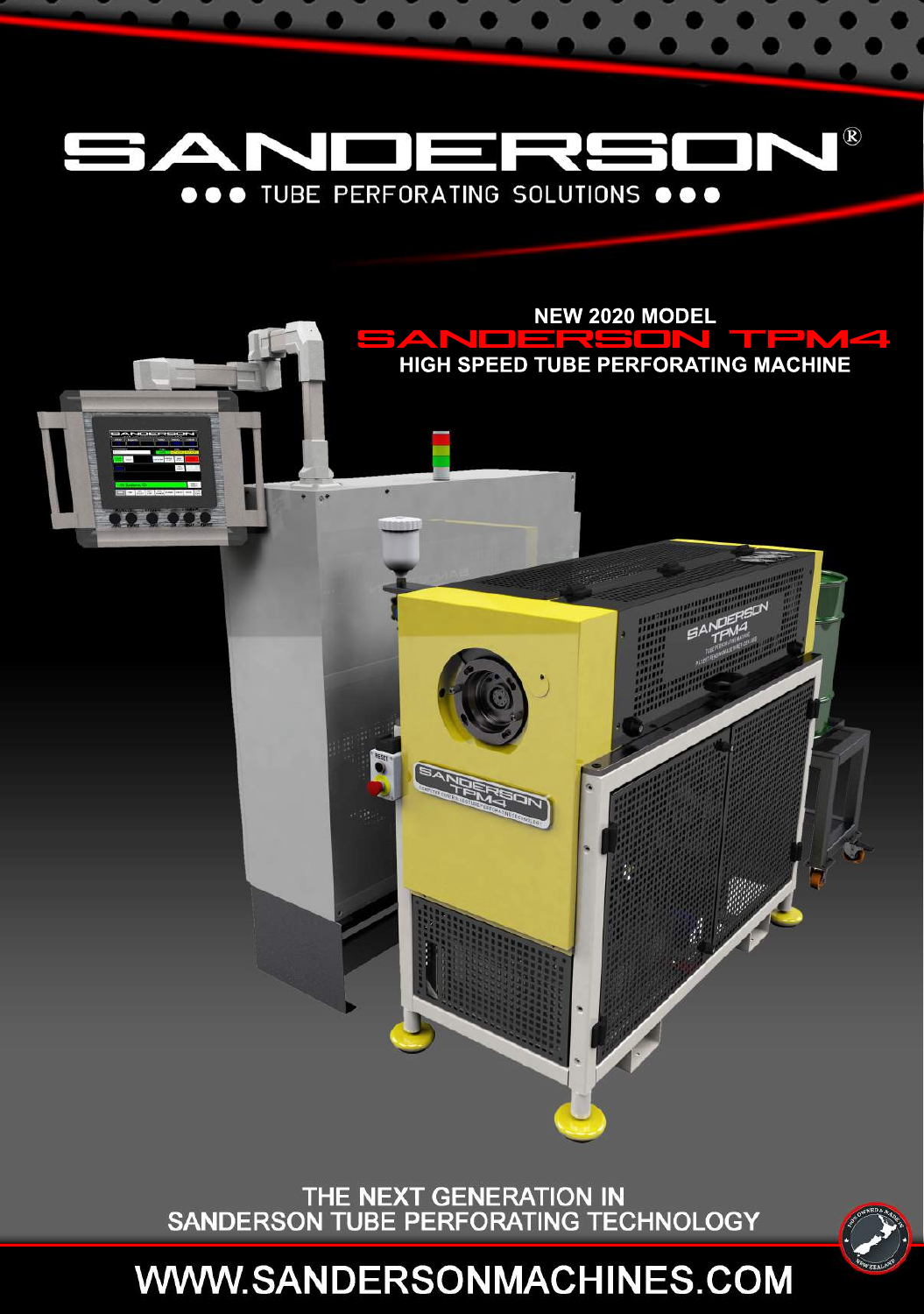

**INTRODUCING THE NEW 2020 MODEL** SANOERSON TPM4 **HIGHSPEEDTUBEPERFORATINGMACHINE**

 $+ 0$ 

EANDERS



Our robust new electro-pneumatic chuck has been designed to provide our customers with years of trouble-free production, offering even more of the clean and reliable service you have come to expect.

## **FEATURED BENEFITS:**

- 
- 
- Program parts in less than one minute
- 
- Full CNC control<br>• Over one million holes per set of punches
- Quick release tooling via HMI function<br>• CE compliant
- 

## **WELCOME TO THE NEXT GENERATION**

We are excited to announce the launch of our all-new revolutionary 2020 model Sanderson TPM4.

This new perforating machine surpasses our already world-renowned TPM4 machine in design, ease of use and reliability as well as utilizing the latest in CNC technology.

With the ability to punch up to 100 holes per second along with our new quick release tooling; perforated tube production has never been faster or more simple.





For more information, visit **WWW.SANDERSONMACHINES.COM**

• Fastest on the planet - up to 100 holes per second<br>• Tool change without hand tools in under 2 minutes